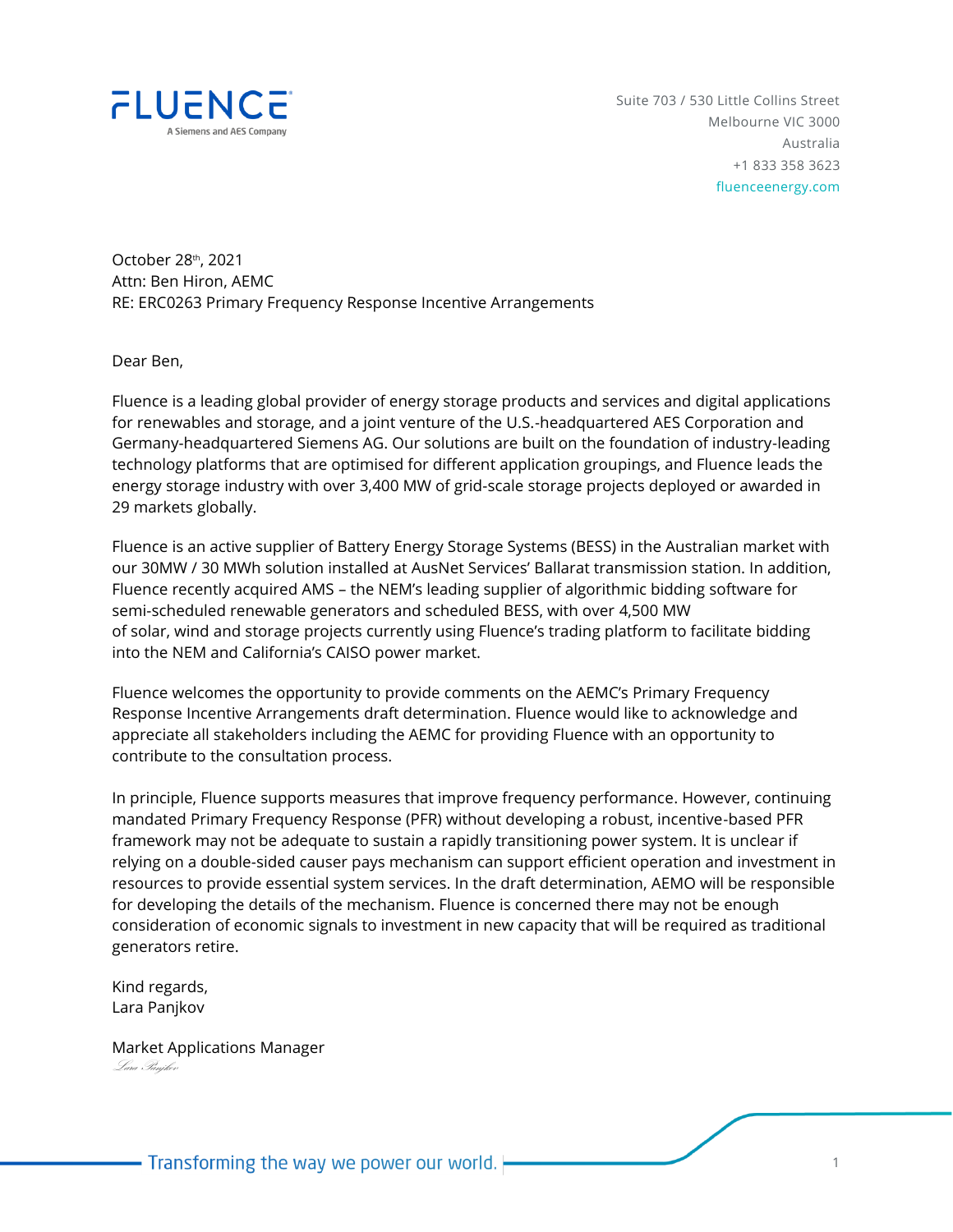

## **Mandated PFR must not be the end-state**

Fluence recognises there is a real and immediate need for action to improve the current system frequency control frameworks in the NEM and agrees that system frequency has been deteriorating over recent years. Battery storage has been critical to manage frequency stability and restoration, particularly for its superior speed and accuracy of response. Investment and innovation in the energy sector will flourish when market design principles focus on achieving outcomes and producing adequate price signals, rather than procuring ad hoc services and imposing short-term requirements.

Continuing mandated PFR without developing a robust, incentive-based PFR framework may not be adequate to sustain a power system that is transforming more rapidly than expected. We acknowledge that GHD has recommended Pathway #1 of continuing a mandatory narrow-band Primary Frequency Control. However, GHD has also acknowledged that there may be "a need to establish stronger market arrangements that provide a greater level of certainty for system operation and send the right price signals to the market for provision of future PFR capacity (reserves), particularly in the lead-up to the retirement of a large number of the NEM's coal fired generating fleet at the end of this decade, and beyond." <sup>1</sup> AEMC and AEMO must consider scenarios where this transition is faster than expected and must be prepared that soon "a PFR-FCAS type market…will be necessary."

PFR is a service that should be remunerated. Providing valuable system services are a key revenue stream for battery proponents, and critically, adequate revenue streams that can support investments that bring fast-responding technologies like battery storage into the NEM at the needed volumes. Ancillary service markets for PFR should be strongly considered, if not now then over the coming years. The speed and accuracy of PFR should also be considered. Assets that are able to provide superior performance, could be awarded performance scalars to reflect the value of response.

## **A double-sided causer pays mechanism may not be fit for purpose**

We agree with AEMC that mandatory PFR may not provide certainty that sufficient resources will be available to maintain a secure operating state or provide incentives for participants to provide the most valuable services. Fluence understands that a double-sided causer pays mechanism intends to mitigate this issue.

It is not clear if positive performance payments will be enough to incentivise sufficient system sizing to support heavier cycling required by PFR, and to support price signals to build more resources to support a flexible power system. It is unclear if there will be material value for holding reserves to

<sup>&</sup>lt;sup>1</sup> [Enduring Primary Frequency Response](https://www.aemc.gov.au/sites/default/files/2021-09/GHD_Enduring%20Primary%20Frequency%20Response%20Final%20Report%20Final.pdf) - GHD